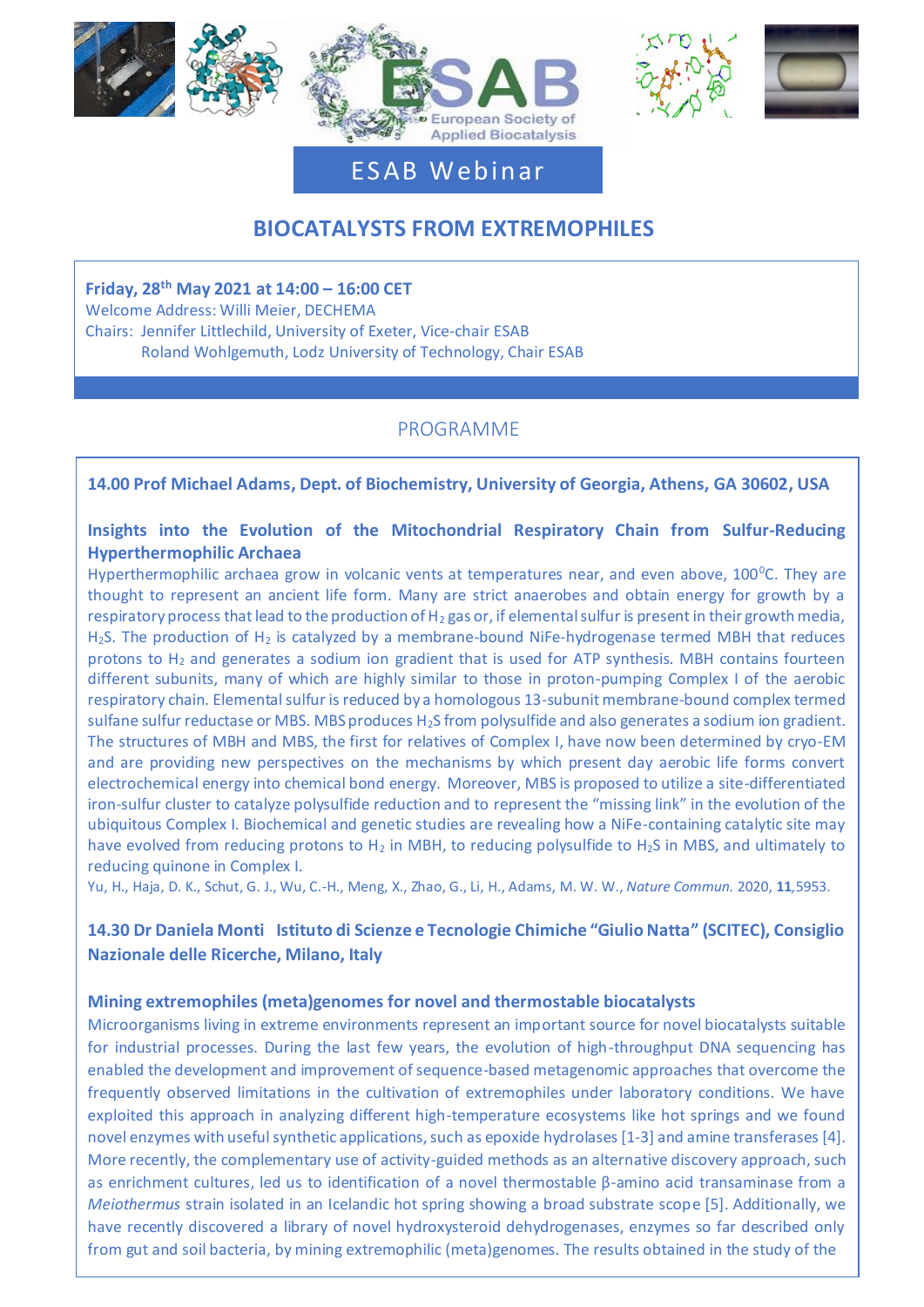substrate promiscuity and synthetic application of these novel biocatalysts with non-steroidal substrates will be presented [6,7].

[1] E. E. Ferrandi *et al*., *FEBS Journal*, 2015, 282, 2879-2894, DOI: 10.1111/febs.13328; [2] E. E. Ferrandi, *et al*., *ChemCatChem*, 2015, 7, 3171-3178, DOI: 10.1002/cctc.201500608; [3] E. E. Ferrandi, *et al*., *Front. Bioeng. Biotechnol*., 2018, 6, 144, DOI: 10.3389/fbioe.2018.00144; [4] E. E. Ferrandi, *et al*., *Appl. Microbiol. Biotechnol.*, 2017, 101, 4963-4979, DOI: 10.1007/s00253-017-8228-2; [5] E. E. Ferrandi, *et al*., *Biotechnol. J.*, 2020, 15, 2000125, DOI: 10.1002/biot.202000125; [6] S. Bertuletti, *et al*., *Adv. Synth. Catal.,* 2020, 362, 2474-2485, DOI: 10.1002/adsc.202000120; [7] S. Bertuletti, *et al*., *Eur. J. Org. Chem*., (2021) in press, DOI: 10.1002/ejoc.202100174.

# **15.00 Prof Bettina Siebers, Dept. Molecular Enzyme Technology and Biochemsitry, University of Duisburg-Essen, Germany**

#### **HotSolute – Thermophilic bacterial and archaeal chassis for extremolyte production**

Thermophilic organisms are composed of both bacterial and archaeal species. The enzymes isolated from these species and from other extreme habitats are more robust to temperature, organic solvents and proteolysis. They often have unique substrate specificities and originate from novel metabolic pathways. Thermophiles as well as their stable enzymes ('thermozymes') are receiving increased attention for biotechnological applications. In HotSolute we established thermophilic *in vitro* enzyme cascades as well as two new chassis, the thermophilic bacterium *Thermus thermophilus* (*Tth*, 65-75°C, pH 7.0) and the thermoacidophilic archaeon *Sulfolobus acidocaldarius* (*Saci*, 75-80°C, pH 2-4), as new thermophilic, bacterial and archaeal platforms for the production of novel high added-value products, i.e. 'extremolytes'. Extremolytes are small molecular compatible solutes found naturally in the cells of thermophilic species that accumulate in the cell in response to multiple environmental stresses and stabilize cellular components (including proteins, membranes). Extremolytes offer an amazing so far unexploited potential for industrial applications including food, health, consumer care and cosmetics. However, their production in common mesophilic organisms (i.e. yeast, *E. coli*) seems to be hampered by the hyperthermophilic origin of the respective metabolic pathways requiring a thermophilic cell factory. Here we developed two newly designed 'cell factories' for the production of two extremolytes, cyclic 2,3 di-phosphoglycerate (cDPG) and mannosyl-glycerate (MG) in *Tth* and *Saci*, respectively. These extremolytes (with few exceptions for MG) are exclusively found in hyperthermophiles, and have not been produced in a mesophilic host to date. Current insights into metabolism, involved enzymes as well as the effect of extremolyte production on the hosts will be presented.

**Reference** The ERA-CoBiotech HotSolute Project - Bettina Siebers, University of Duisburg-Essen, Essen, Germany; Jennifer Littlechild, University of Exeter, Exeter, United Kingdom; Daniela Monti, Istituto di Chimica del Riconoscimento Molecolare, Milano, Italy; Felix Müller, Evonik Industries AG, Essen, Germany; Elizaveta Bonch-Osmolovskaya, Academy of Sciences, Winogradsky Institute of Microbiology, Moscow, Russia; Jacky Snoep, Stellenbosch University, Stellenbosch, South Africa

#### **15.30 Prof Garabed Antranikian, Hamburg University of Technology (TUHH), Germany**

#### **From Origin of life to Circular Bioeconomy**

Bioeconomy is the production, utilization and conservation of biological resources, including related knowledge, science, technology, and innovation, to provide products, processes, and services across all economic sectors aiming towards a sustainable biobased technology. With its diverse possibilities, the bioeconomy can make an important contribution to solving global problems. Like digitization, the biologization of the economy will trigger a profound change in all areas of society and industry. This includes the health and nutrition of a growing world population, their sustainable supply of food, energy, water and raw materials as well as climate and environmental protection. The change to such a "greener economy, is not possible without innovations in life sciences including microbiology, enzymology, molecular biology, bioinformatics (metagenomics, transcriptomics) and process engineering. An interdisciplinary approach involving academia and industry from various branches will provide a smooth transition from crude oil-based industry to Sustainable Circular Bioeconomy taking into consideration the environmental issues.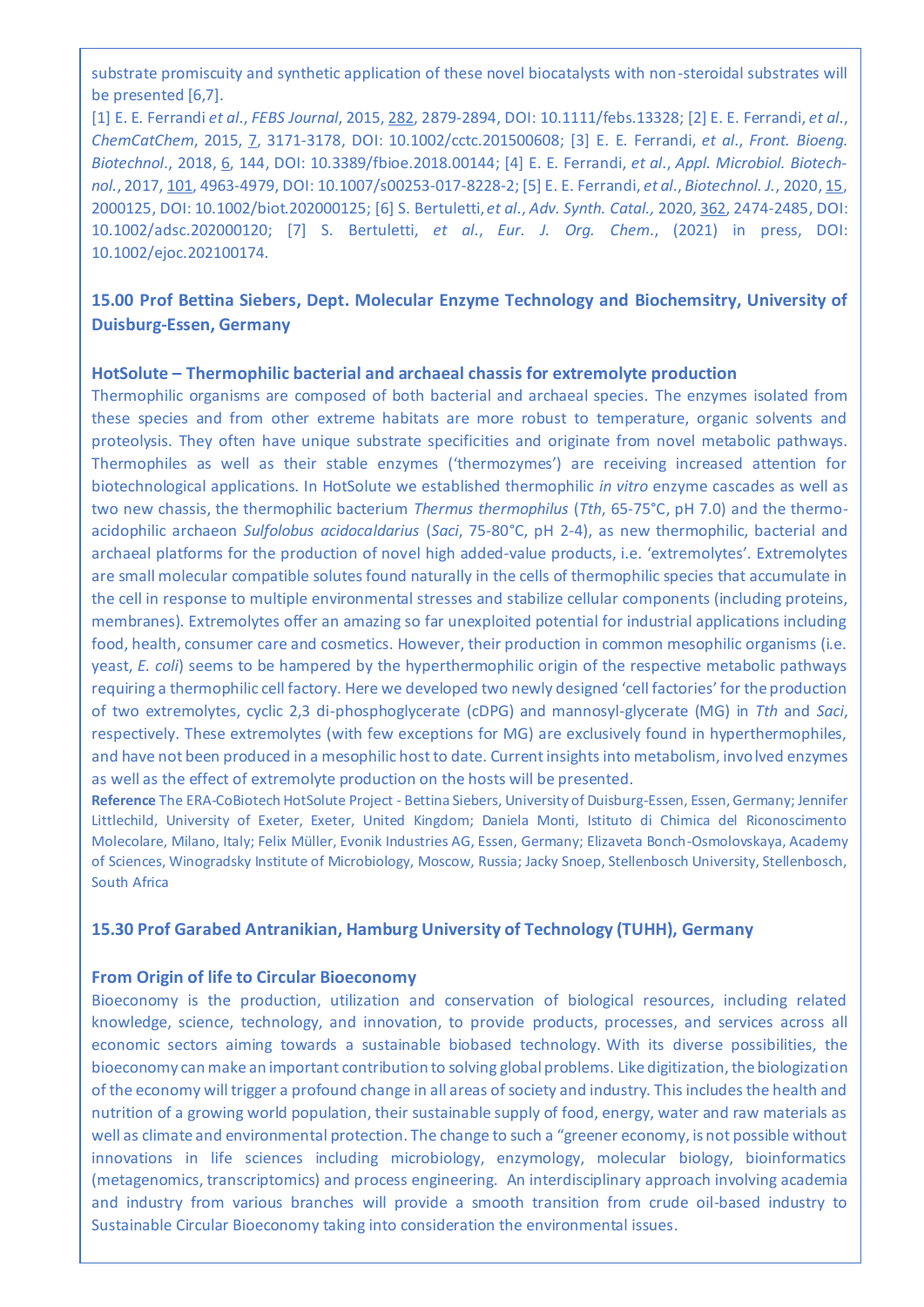## ABOUT THE SPEAKERS

**Michael W. W. Adams** is the Georgia Power Professor of Biotechnology and a Distinguished Research Professor in Biochemistry, Molecular Biology and Microbiology at the University of Georgia, USA. He obtained both his B.S. and Ph.D. degrees in Biochemistry from the University of London, UK. He carried out post-doctoral studies at Purdue University and was a Research Scientist at Exxon Research and Engineering Company in New Jersey before becoming a faculty member at the University of Georgia in 1987. Dr. Adams has pioneered biochemical, genetic and microbiological research with so-called hyperthermophilic microorganisms that grow at 90°C and above. His studies have led to the discovery and characterization of many new oxidoreductase-type enzymes and redox proteins and of new metabolic pathways involved in sugar and peptide fermentation. He has also pioneered the development of genetic systems in hyperthermophiles and these have been used to engineered some of these organisms to produce a variety of fuels and chemicals from renewable resources. Dr. Adams has over 450 publications in the fields of metalloenzymes, anaerobic metabolism and hyperthermophilic microorganisms. He is a member of the American Academy of Microbiology.

**Daniela Monti** is Senior Researcher at the Institute of Chemical Sciences and Technologies "Giulio Natta" (SCITEC) of Milano in 1991 and Specialization degree in Biotechnological Applications from the same institution in 1995 studying the Italian National Research Council (CNR). She received her MSc degree in Biological Science at the University of in the field of synthetic applications of carbohydrate-active enzymes. From 1996 to 2000 she worked at CNR on the development of new biocatalytic processes for the preparation of semisynthetic antibiotics as research fellow in collaboration with pharmaceutical industries. She started her independent scientific career as CNR research scientist in 2001. She has published more than 90 scientific papers, patents and book chapters, mainly in the field of biocatalysis. Her research interests lie in the discovery of new enzymes and their application as biocatalysts in organic synthesis.

**Bettina Siebers** studied Biology at the University of Münster, Osnabrück and Bochum (Germany) and performed her diploma in plant physiology. In 1991 she started her PhD and at the University of Essen with Professor R. Hensel and continued her work as postdoctoral research assistant and independent junior group leader. In-between she spent one year (1998-1999) as postdoctoral guest scientist at the Virginia Polytechnic Institute and State University (VA, USA) with Professor P. J. Kennelly. She has been appointed Professor of Molecular Enzyme Technology and Biochemistry (Faculty of Chemistry) at the University of Duisburg-Essen (Germany) in 2008.

Bettina has long time experience in studying the central carbohydrate metabolism of (hyper)thermophilic Archaea and its regulation. The aim is to unravel the metabolic complexity and regulation by combination of "classical" biochemical/genetic approaches with modern high-throughput technologies and modeling (genomics, functional genomics as well as systems biology). In addition, her work focusses on the application of extremozymes, enzyme cascades as well as synthetic biology and metabolic engineering approaches for process optimization in (bio)economy using the thermoacidophilie *Sulfolobus acidocaldarius* as novel, archaeal platform organisms.

**Garabed Antranikian** studied Biology at the American University in Beirut. At the University of Goettingen he completed his PhD in Microbiology in 1980 in laboratory of Gerhard Gottschalk and since 1989 he was appointed to a professorship in Microbiology at the Hamburg University of Technology (TUHH). He coordinated EU, BMBF and DBU network projects on extremophiles and industrial biotechnology. In 2004 he was awarded the most prestigious prize for environment protection by the president of the Federal Republic of Germany. From 2011 to 2018 he was appointed as president of TUHH. Since February 2018 he is CEO of the "Center for Biobased Solutions" focusing on interdisciplinary projects on bioeconomy and Chair of the Board of Advisors of Foundation for Armenian Science and Technology (FAST).